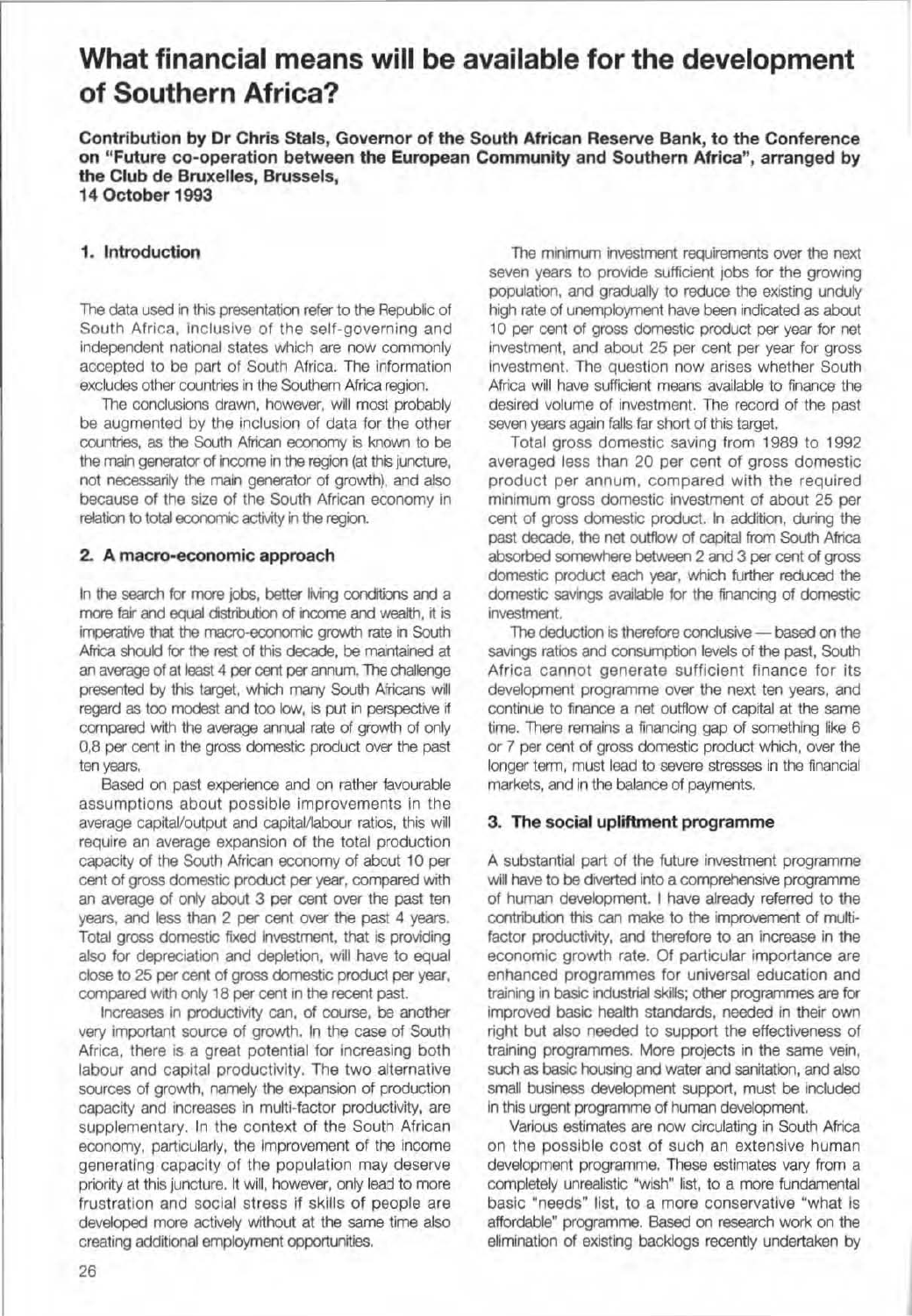the Development Bank of Southern Africa. capital expenditure in addition to present levels. would amount to an estimated A56 800 million. Current expenditure (by general government) for this purpose would also rise by as much as R13 600 million per year within five years.

1f it Is assumed that the capital expenditure programme will be spread out over a frustratingly long period of ten years, and providing for the incorporation of the programme within the macro-economic constraints already referred to, we once again come back to the same conclusion as before - there is no way that South Africa can do it alone.

#### **4. The macro-economic solution**

In order to make any meaningful progress towards easing the economic distress of South Africa at this stage, the country will therefore have to introduce major structural economic adjustments that are now widely debated within the National Economic Forum, academic circles. research institutes, public sector institutions, the government and international institutions with an interest in the emerging new South Africa.

Some of these aspects will undoubtedly also be covered in the deliberations at this Conference. I will restrict the rest of my remarks to the obvious financing gap that will soon become a serious limiting factor in the economic development programme of South Africa. unless we should now very urgently address the problem.

As a matter of course, South Africa will have to do more to solve its own problems. for example by:

increasing domestic savings. particularly of the personal sector which had declined from an average of 4,1 per cent of personal disposable income in the early 1980's to only 2,2 per cent over the past five years.

reducing dissaving by general government, by restricting the deficit on the Budget of the central government which had increased from 1.6 per cent of gross domestic product in 1989/90 to 8,8 per cent in 1992/93, to not more than 3 per cent of gross domestic product: and

increasing multi-factor productivity, thus contributing to an increase in economic growth by a more effective use of the existing production capacity.

South Africa will, on the other hand, also have to make itself more attractive for the foreign investor, in order to reduce the capital outflows which will not only serve to diminish the financing gap. but also the everthreatening trade or foreign exchange gap of the balance of payments. Indeed. the appropriate programme for strengthening the balance of payments extends well beyond the capital account of the balance of payments,

and covers also a dynamic trade policy and aggressive marketing of services, for example tourism, to the rest of the world.

#### 5. **The balance of payments constraint**

For obvious reasons. South Africa will in the present circumstances find it extremely difficult to close the financing gap entirely through its own internal efforts. At a minimum. the net outflows of capital which averagod about 2 per cent of gross domestic product or about US \$2 billion per annum over the past eight years, will have to be arrested. If an average economic growth rate of 4 per cent per annum shoold be maintained for the rest of this decade. an average net inflow of capital of somewhere between 1 and 2 per cent of gross domestic product will have to be realised.

For this purpose, South Africa will therefore have to look at:

donor funds or international aid;

short-term trade finance;

long-term loan funds in the form of bilateral negotiated loans and private placements and public loan issues;

portfolio investments in South African bonds and equities: and

direct investment in foreign-controlled South African subsidiaries.

Taking account of South Africa's relatively low level of foreign debt, the country has ample capacity to absorb and service additional foreign capital inflows. Hopefully. the European Community will play an important part as a supplier of funds in all the various categories mentioned above.

#### **6. The role of monetary policy**

More than three years ago. monetary policy in South Africa set itself the target of first stabilising the domestic financial situation and of then liberalising the system. more in particular foreign financial relations. thus preparing the way for the financial system to support a higher level of economic growth on a sustainable basis.

Much progress has been made towards achieving the first of these objectives. The money supply is now increasing at a rate of below 5 per cent per annum, the amount of outstanding bank credit is rising at well below 10 per cent per annum, and both the producer and consumer rates of inflation are now firmly in the single digit range.

The domestic financial system has also been